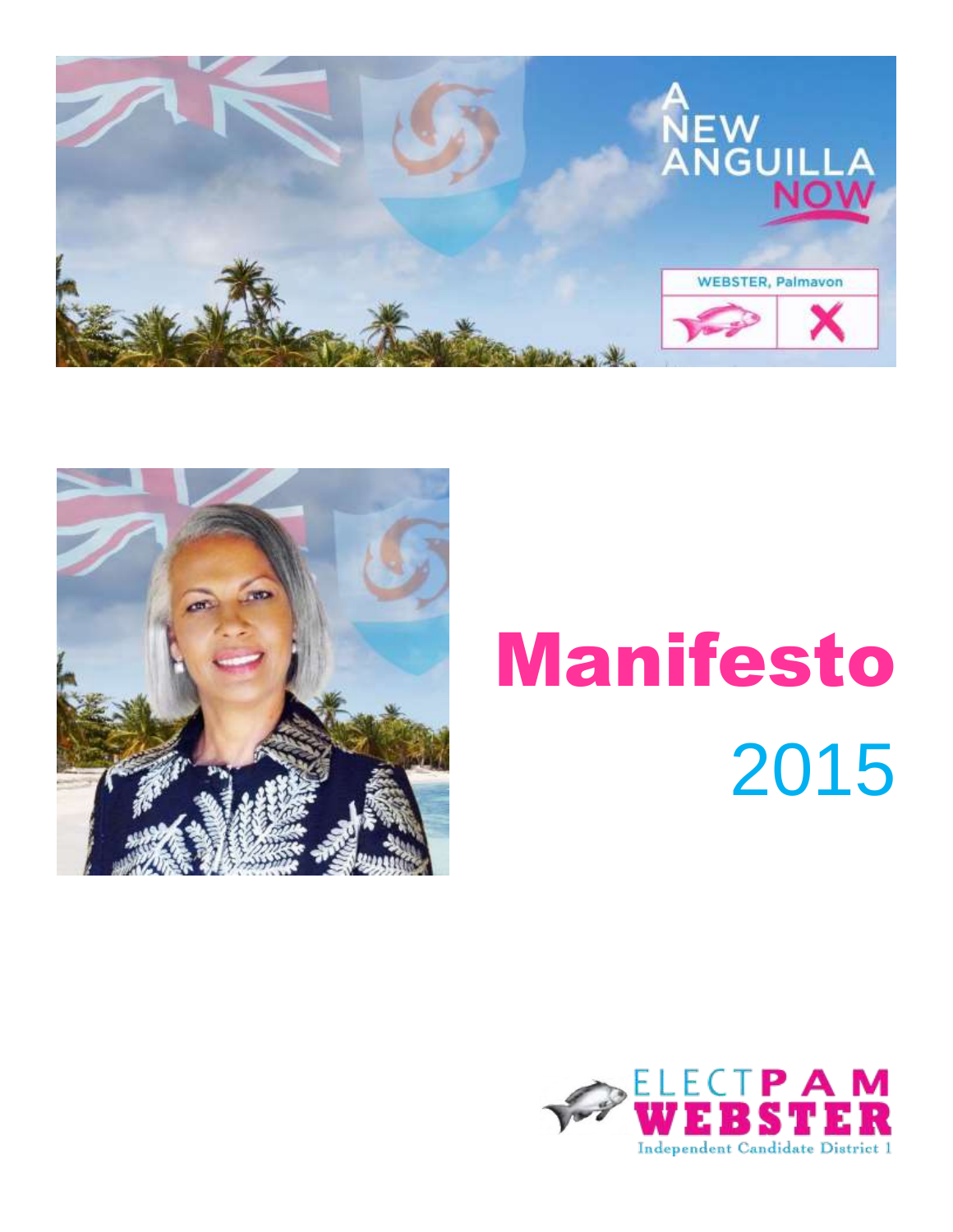## **Manifesto: A NEW ANGUILLA NOW** Introduction

**My Dear Friends,**

**As an independent candidate, I have the ability to avoid the perennial political habit of churning out lists of pie-in-the-sky projects and never-to-be-realised plans. I am thrilled to be able to exercise that freedom and give you a straightforward and clear assessment of what I have come to believe Anguilla needs. I didn't come up with all these ideas by myself. That is not leadership, that's a dictatorship. These proposals are the result of conversations I have had with neighbours, friends, associates—fellow Anguillians who have taken the time to share their concerns, their suggestions, and their dreams with me.**

**And now I thank you for taking the time to read this Manifesto, and I encourage you to give me your own ideas, whether they be constructive criticism, encouragement, new points of view, or whatever you have to offer. And check back to my website again as we approach the election to see what's new in the Manifesto, because I listen to my constituents, and I take what they say seriously. It's only together that we can make A NEW ANGUILLA NOW!**

**Pam Webster**

**April 13, 2015**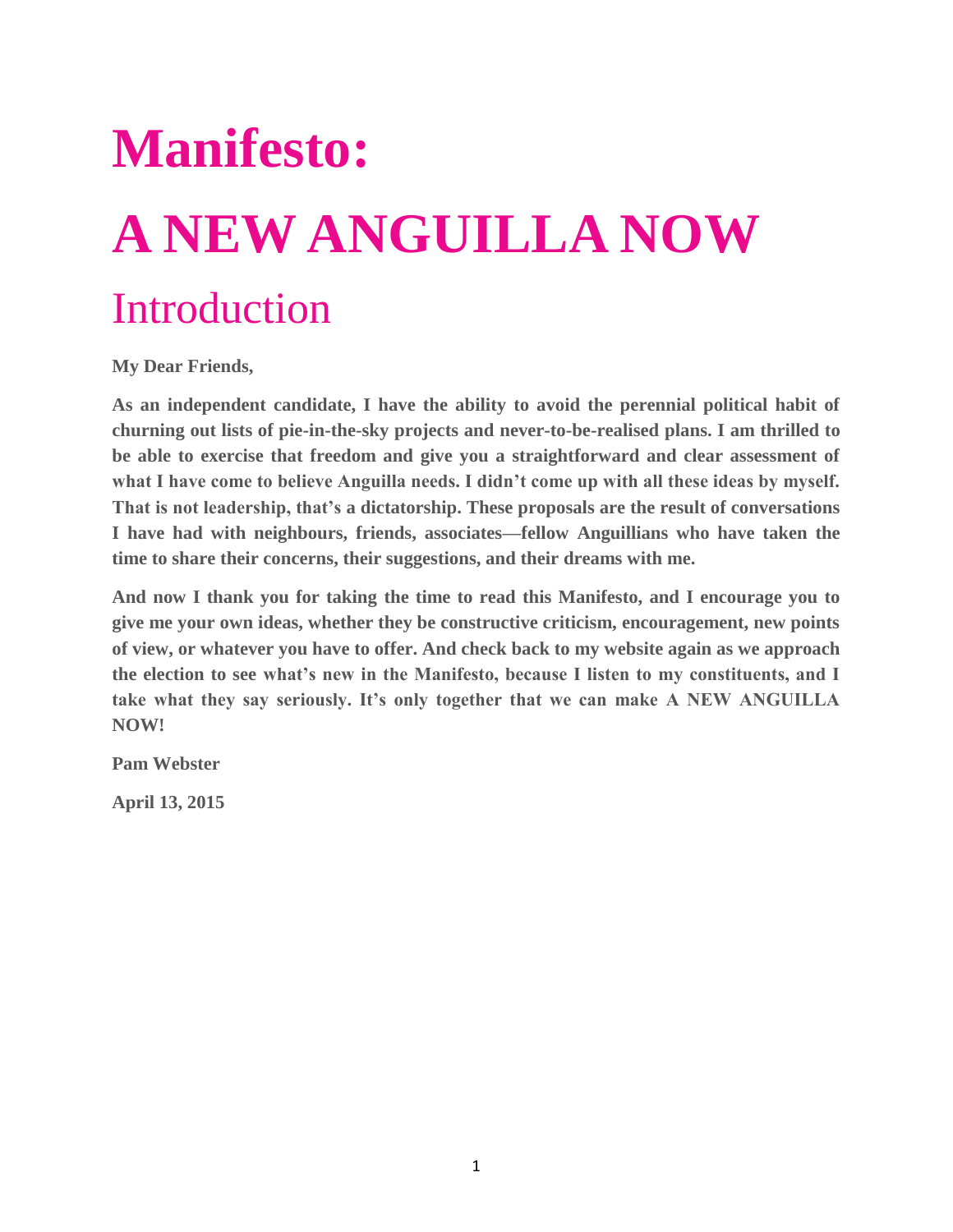## The Economy: Correcting Mistakes, Getting It Right

## A Plan to Make Our Government Part of the Solution, Not Part of the Problem

**The intersection of government and economics presents societies with an ancient and nearly intractable problem. How do we strike the right balance between regulation and the free markets? Between responsible borrowing and necessary spending? Between raising revenue and encouraging growth? Unfortunately for the citizens of many countries, politicians often leave sound economic and fiscal principles behind when they step into the halls of power. What should be a level playing field in business gets tilted in favour of big investors, outside investors, and investors with the right connections. The rights of workers are subjugated to the interests of corporations, so the financial "bottom line" means the weakest suffer most when things go badly. And the collection of revenue takes precedence over all else, even as those who pay the taxes wonder whether the politicians really know best how to spend the money that the people have earned.**

**We all experience similar problems in the microcosm of our family finances, so we know that while it is complicated, it isn't rocket science. Too often, the reason fiscal policy goes wrong is simple lack of transparency. Backroom deals and hidden relationships are toxic for an economy. At the very foundation of the economic plans put forth here is the unwavering principle that the government is answerable to the people, and that all aspects of our government's fiscal policy must be open to inspection by any interested Anguillian: salaries and other forms of remuneration, bidding processes and the awarding of contracts, details of development projects and land leases. Just as important is the value of cooperation. To fix our economy, we must ensure that our identity as Anguillians is paramount, and that lesser allegiances to political parties or even to our districts come second to our commitment to the betterment of our blessed island for the benefit of all Anguillians.** 

### 5 Pragmatic Steps We Can Take Now:

**The health of our economy relies on a complex web of interacting forces, such as bank lending rates, tax reporting and compliance, shifting trends in business and tourism in the**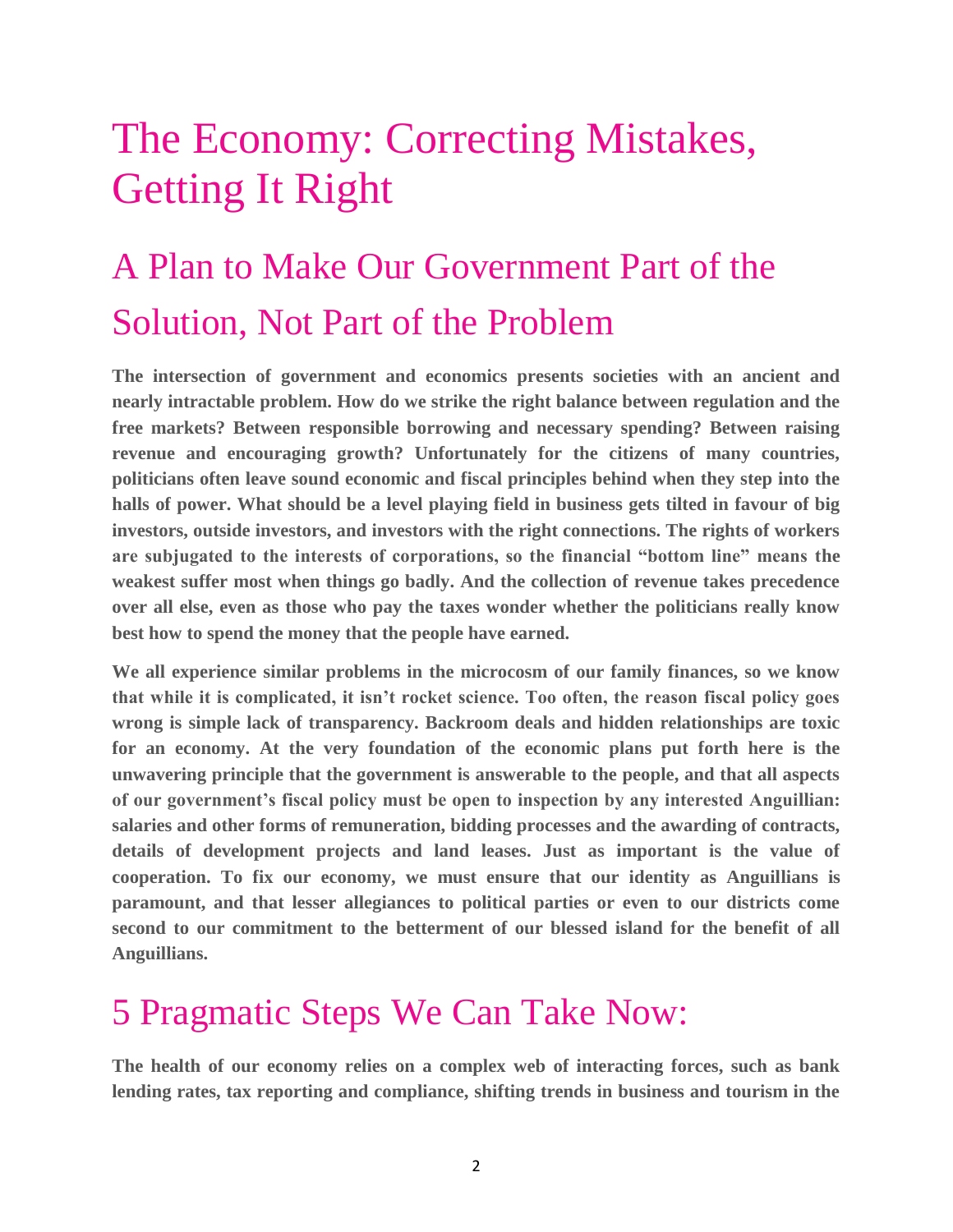**Caribbean, currency exchange rates, the price of oil and subsequently the price of jet fuel, and the looming effects of recession vs. recovery both regionally and worldwide. Some of the forces, such as tax compliance and tourism, are partly within our control in that we can affect them to some extent with smart policies. Others, like the price of oil and jet fuel, are simply and forever entirely outside of our limited range of influence. Through a tight focus on the range of economic drivers over which we do have power, along with a set of goals that are clear and achievable, we can kickstart Anguilla's lagging economy within the next year.**

#### - Restore confidence.

**The top priority from Day 1 must be to restore internal and external confidence in our government's financial stewardship. The simple reality of a new government will take us some way toward that goal, but the new government must quickly show that it is not simply a new iteration of the previous one, dragging along the same old bag of poor decisions and band-aid fixes. To this end, we must rapidly and decisively implement an open assessment of what went wrong in the past ten years. Most importantly, the current budget must be scoured and all questionable expenditures and amounts analysed. Wasteful expenditures must be eliminated, and a clear and thorough report published on the changes made. We will adopt new, tighter controls will be established over future expenditures, and will make this new system of oversight, review and accountability public in the report as well.**

#### - Restore tax fairness.

**The Interim Stabilisation Levy was ill-conceived and badly explained from the start, and it should be phased out as quickly as possible without causing more disruption than its creation did. Citizens People should look askance at a government that racks up unserviceplayable debt, but they should be equally suspicious of a government that imposes onerous taxes with the hidden intent of running a surplus. Surpluses inevitably lead to profligate spending. The Interim Stabilisation Levy has not only suppressed Anguilla's economic growth in a time when our most important partners and neighbours experienced recovery, it has damaged our government's ability to raise tax revenue responsibly by diminishing internal confidence in our fiscal decision-making. When people trust that their taxes are necessary and fair, taxes will be paid in full and on time.**

#### - Rejuvenate Our Fishing Industry.

**Lastly, we must energise and stabilise Anguilla's fishing industry. Fishing is not only a vital part of our economy, it is an intrinsic element of our cultural heritage and patrimony and**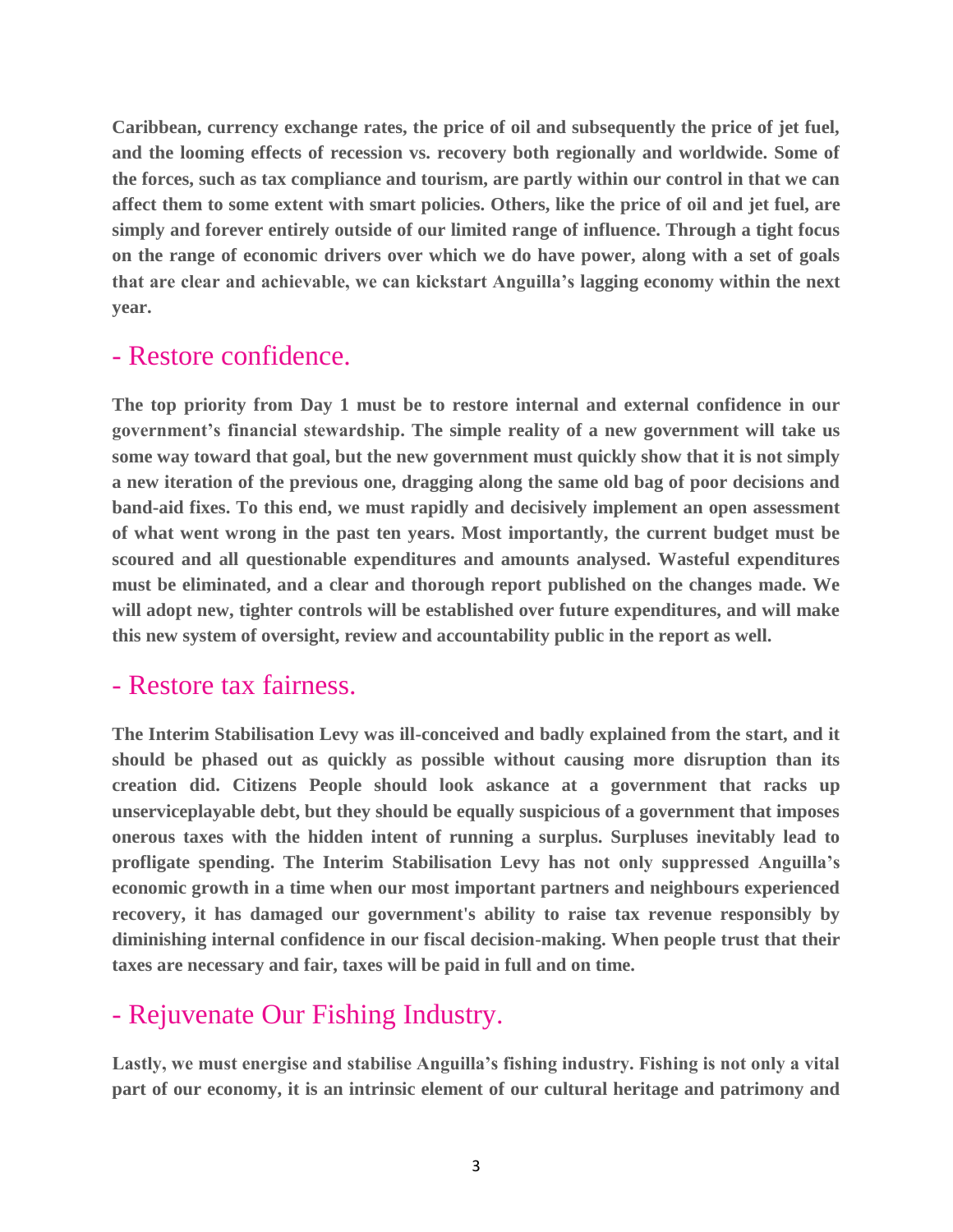**we are not taking advantage of the vast resources of our 200 miles fishing limits. We should begin immediately the initial steps of creating a municipally organised and constructed central fish market. Smoothing out fluctuations in the operating costs and market opportunities of our fishermen is necessary as well to ensure the long-term health of this vital arm of our economy. Additionally, a cost-benefit analysis and environmental-impact study of conch farms should be undertaken immediately so that we may move forward with these projects in 2016. Other marine-oriented endeavours, such as coral-restoration projects, may be considered as well, within the scope of the same effort. The sea is part of our history and tradition, and this time of renewal is not the moment to turn away from it.**

#### - Borrow responsibly.

**As confidence in our government's fiscal management is restored, we should find it possible to raise a modest borrowing amount at on reasonable terms to address urgent requirements in terms of infrastructure improvement. The key here is to borrow at competitive rates and only in limited amounts based on Anguilla's GDP and current trends. Anything more than that will only serve to damage external confidence in Anguilla, leading to a downward spiral. Physical infrastructure restoration is precisely the type of budgetary outlay for which borrowing makes sense, for it is a necessary, long-term investment with clear benefits and not a short-term expense for questionable or uncertain gain (such as building a convention centre in the hopes of attracting corporate visitors to the island). Infrastructure repair and development will focus on roadways and water systems, health facilities and schools.**

#### - Make It Easier to Succeed.

**Anguilla has proved itself capable of attracting foreign investment as many of our larger, wealthier counterparts around the Caribbean. Yet business development by Anguillians remains suppressed for lack of adequate support from our government. The fourth step that we must take immediately is to establish a comprehensive support scheme for local business entrepreneurs and investors. Our people have a wealth of talent and energy, as well as good ideas that could expand and enhance Anguilla's reputation beyond just tourism and banking. This scheme would provide to local business people the same or better concessions as those customarily afforded to outside investors. Furthermore, it will simplify the formalities and regulatory requirements that often discourage first-time entrepreneurship among our younger people. Lastly, it will create specific incentives for the establishment of businesses in construction, manufacturing, information technology, financial services, arts, architecture and design.**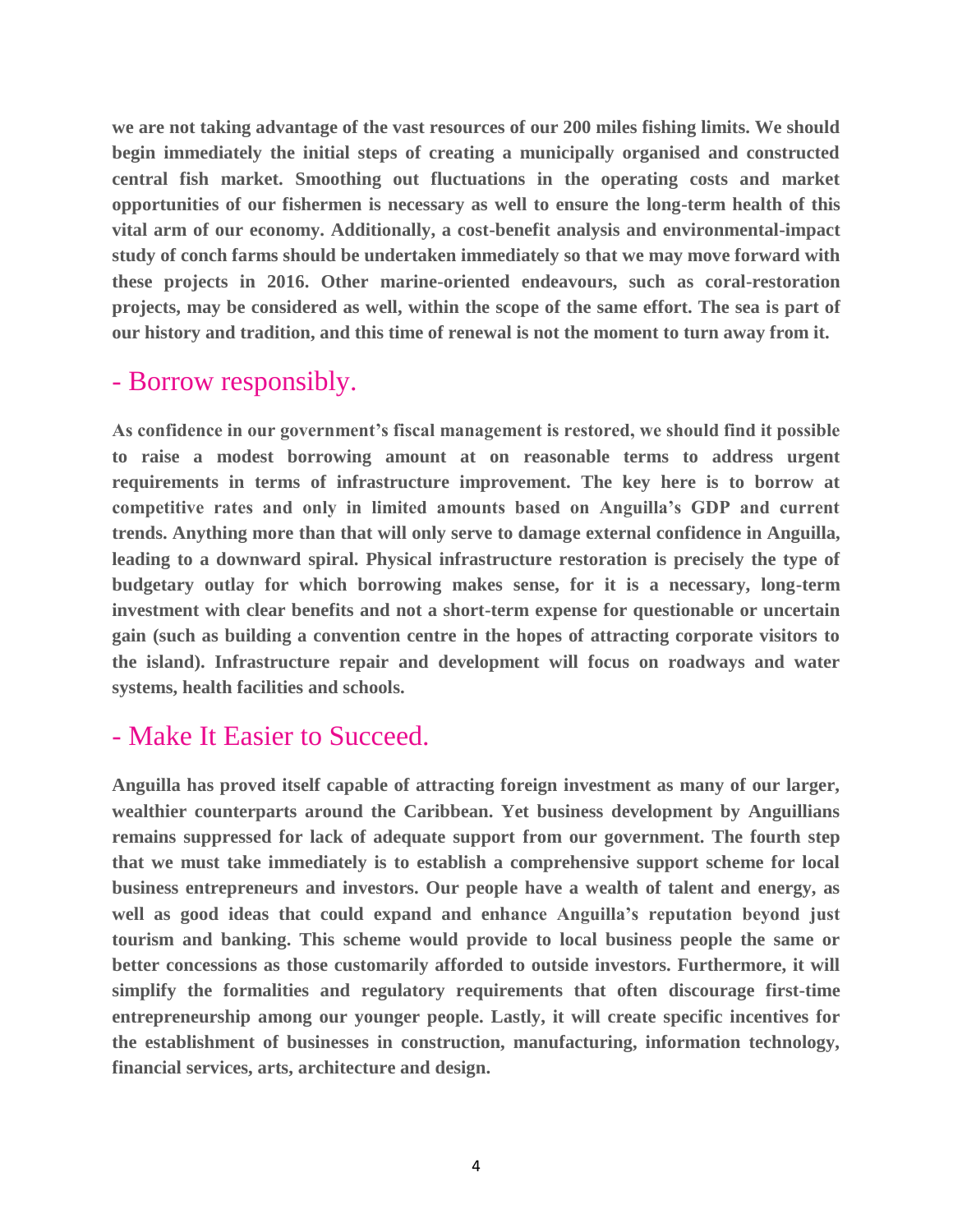## 7 Ideal Goals That Deserve Budgetary Consideration:

**As the economies of our major partners continue to respond to the measures they undertook following the recession, Anguilla's restored confidence and fiscal responsibility should provide us with greater budgetary freedom to expand our vision and seek even greater advances. The following will be at the top of our list of priorities.**

- Beginning planning and development of Anguilla's harbour waterfronts in a manner that will adapt them better to enjoyment by our community as well as visitors on vacation. Harbourside promenades and open areas reserved for public use are crucial to maintaining the character of our island while accommodating change.

- Resolve ongoing tourism issues, especially the issue of MOUs (Memoranda of Understanding) entered into and purported to be agreed upon. All such MOUs will be reviewed to ensure that contemplated development would result in balanced and sustainable tourism without the risk of unsustainable capacity.

- Create legislation setting a reasonable minimum wage for Anguilla's workers based on a careful analysis of the current cost of living. This legislation must maintain a floor that will sustain wages at a liveable level while allowing for the concerns of small and start-up businesses.

5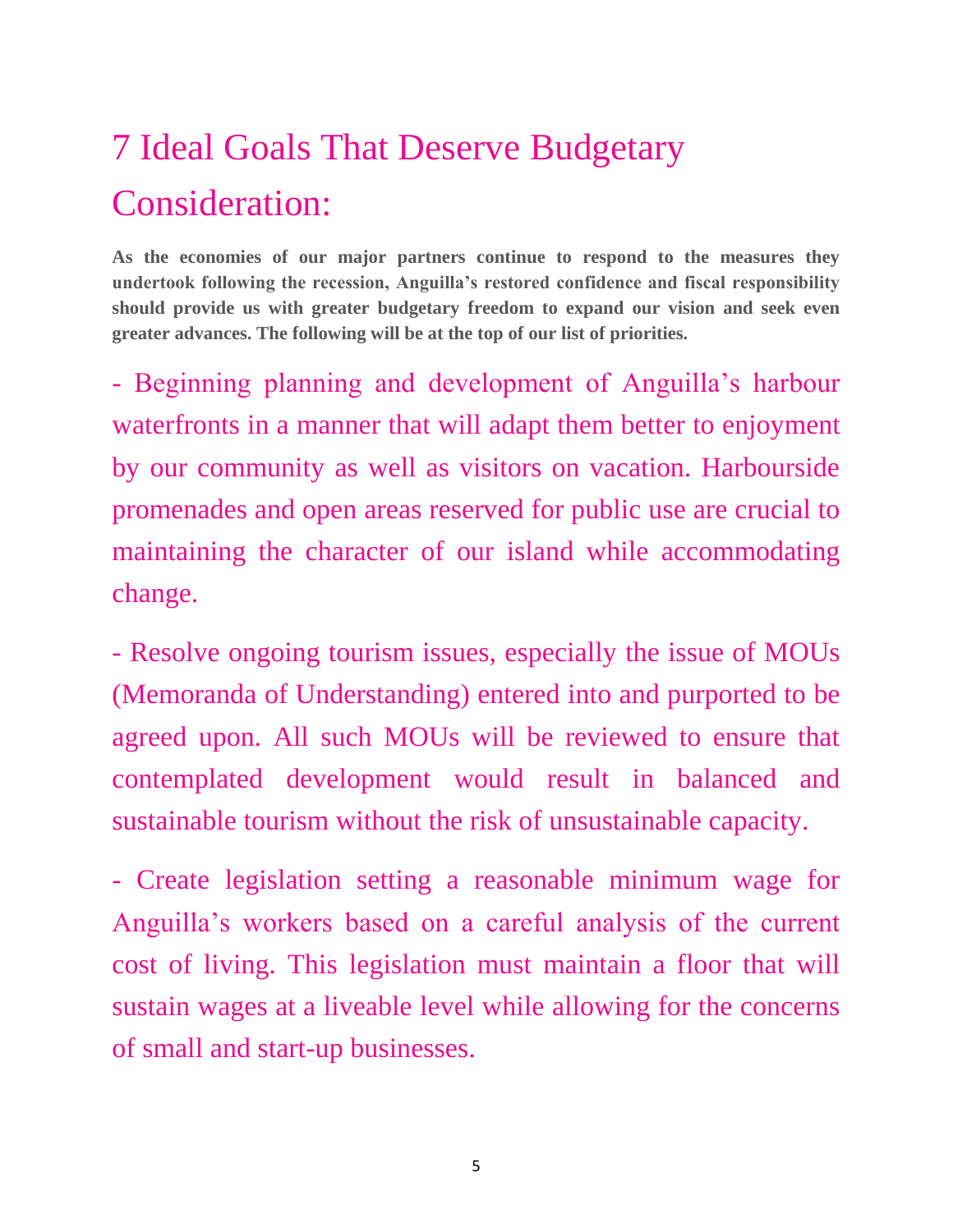- Establish an incentive scheme to encourage expatriate Anguillians to return to the island and contribute their training, skills, and expertise to building A New Anguilla Now. The new government will examine a range of possible incentives, including tax credits for new businesses and new homeowners.

- Explore possible future renewable- or clean-energy sources for electricity production. In particular, the dropping cost of solar energy (thanks to the glut created by China's entry into solar panel manufacturing) makes this form of clean energy a more likely option for the Caribbean than in years past.

- Strengthen the existing Job Link-up programme and the jobs.ai website. These are under-utilised resources whose necessity will grow greater as the economy grows and business are increasingly seeking qualified Anguillian staff for their workforces.

- Amend legislation on customs duties to give Anguillian homebuilders the same benefits that large developers receive. Stalled construction on the island is a blight and an obstacle to increased tourism; we will do everything possible to enable property owners to who wish to complete construction to do so.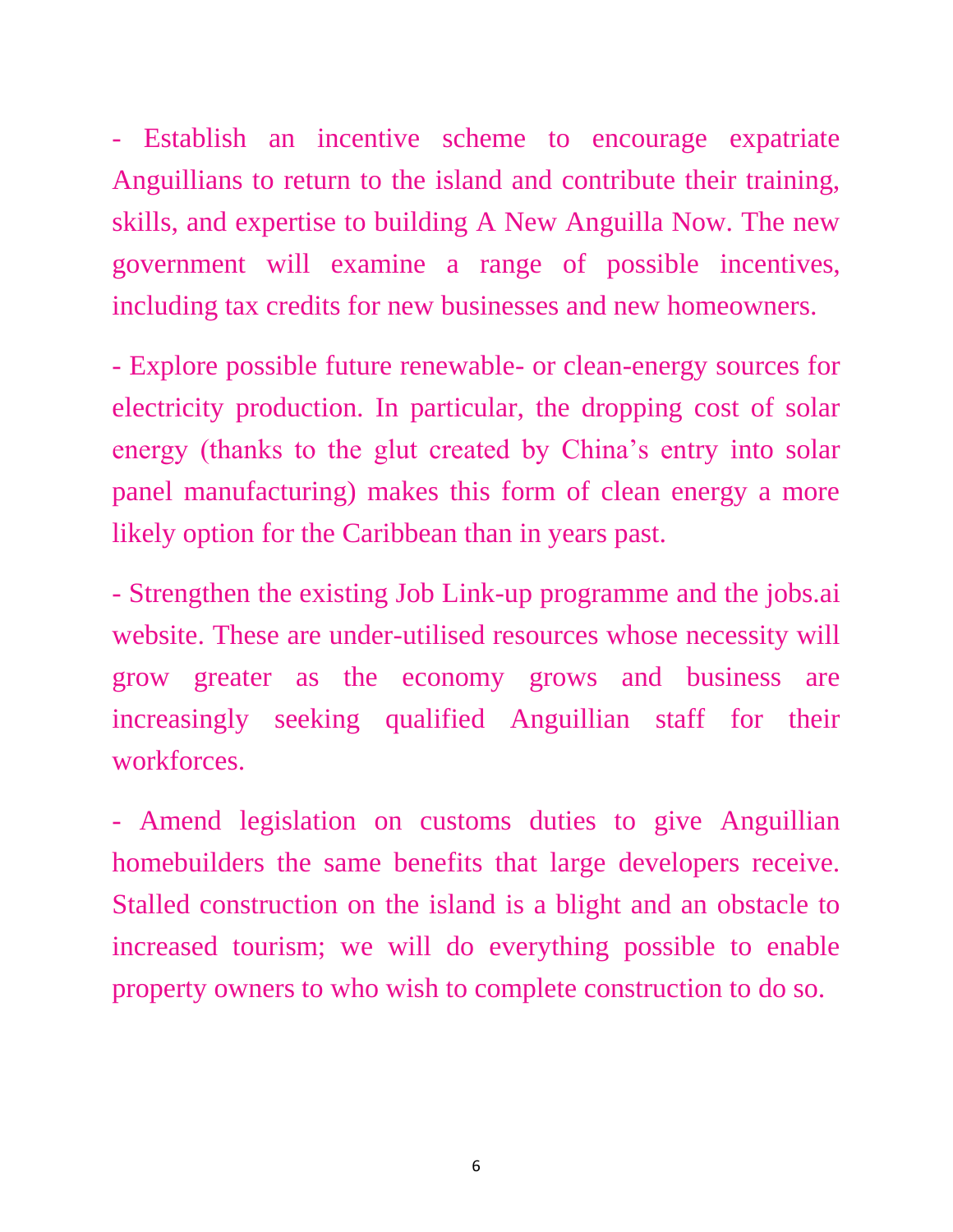## Education: Anguilla's Key to Success **Overall**

## A Practical Strategy for Real Improvement in Our Classrooms and Beyond

**"Education is the most powerful weapon to change the world."**

#### **—Nelson Mandela**

**Think for a moment about the quote above. There is probably no one in history who understood better than Nelson Mandela what it takes to change the world. And yet Mandela did not point to money, or political power, or sheer brute force. He recognised that our minds are the ultimate key to attaining a free, prosperous and just society. And the key to opening our minds is education—education on all levels, from the earliest interactions with our children to the proud day we see them graduate.** 

**We Anguillians understand as well the vital role that education plays in our lives and in the civic well-being of our island. In April of 2014 a survey was conducted in District 1, the results of which are fascinating but by no means a surprise. The cast majority of respondents, 69%, considered formal education as "very important" to them. It should be also noted that 70% of the same participants rated "education" overall as one of the most urgent socio-economic problems affecting them, and 66% of those polled thought that the Anguillian Government can do a lot more nowadays to improve this sector.**

**The same survey revealed that an even greater majority of respondents, 83%, rated "unemployment" as the most urgent problem affecting them. Given the statistically proven correlation between level of education and subsequent success in finding, keeping, and excelling in a chosen career, this finding further bolsters the urgency of identifying and fixing the weaknesses in our current educational system in Anguilla. Reform of our education sector is needed, not only in District 1, but for Anguilla as a whole. This important issue cannot be ignored and action must be taken.**

**Our overarching goal should be to encourage steady but solid reform of the educational system with the involvement of all stakeholders. Reform should be "steady" in the sense that we are not seeking trendy, radical alterations to what we do that will frustrate our dedicated teachers and confuse our students. And it should be "solid" in the sense that when we find a change that works, we make it permanent. Until the worth of a specific**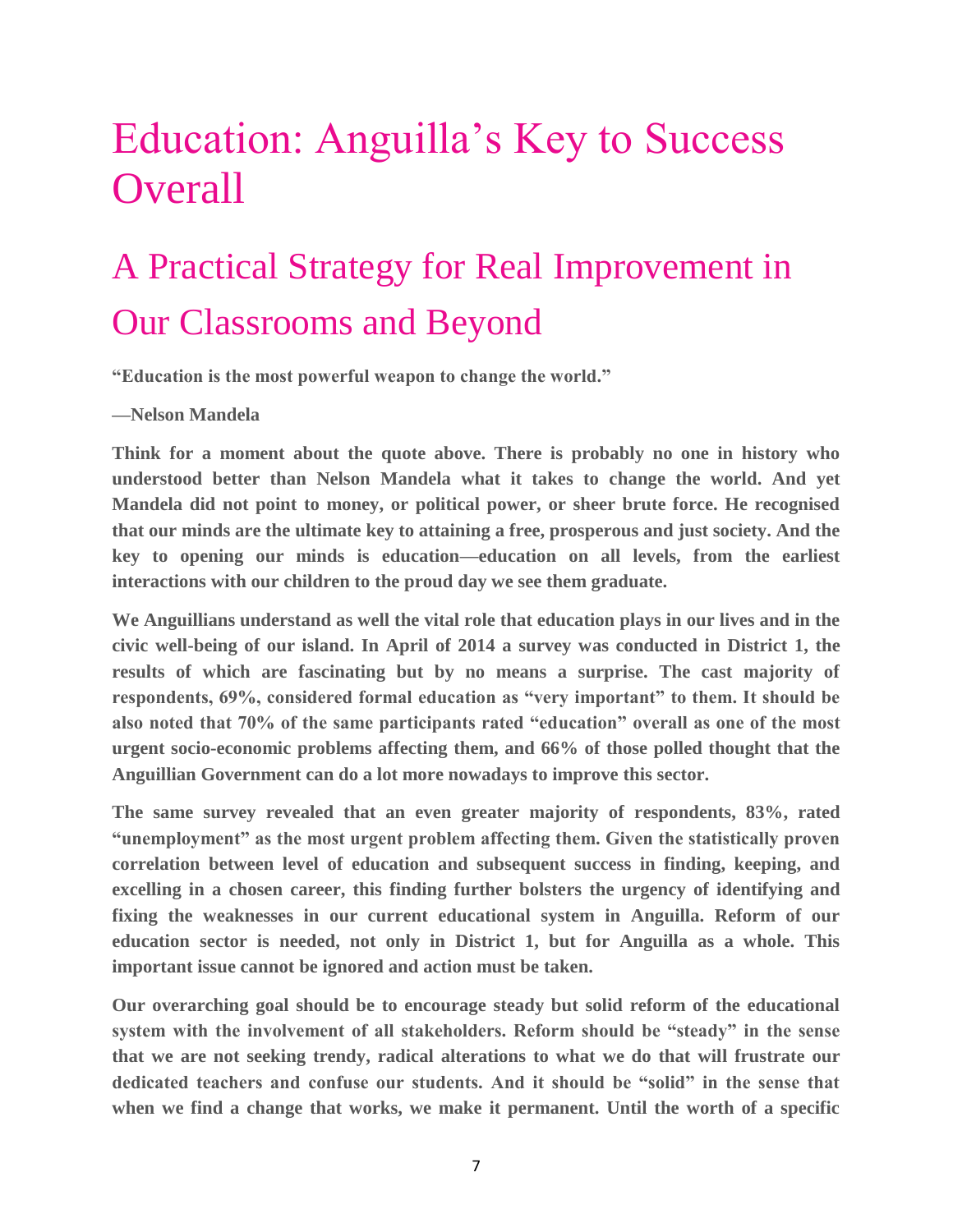**alteration has been tested and proven, it is experimental. Furthermore, we must not attempt to make change without the input of those who know the system best: the educators and administrators who work tirelessly with our children, often without optimal conditions and tools. Their opinions should be given the greatest weight in determining what actions and reforms we undertake. Seeking input from recent graduates may also be highly useful, as they know best the current requirements of college or of entry into the workplace. Input from current students can also offer valuable insight as well, in particular as their fresh perspective can reveal entrenched flaws that older people merely take for granted. However, their opinions should be given the least weight compared to that of educators and recent graduates, as their perspective on the problem is limited by their youth and inexperience.**

**With these parameters for change in mind, the following proposals serve as our roadmap for future change.**

## 4 Pragmatic Steps We Can Take Now:

**Pie-in-the-sky ideas make nice campaign platform planks, but the realities of budgets and taxes tend to turn such goals into empty promises. The following four proposals are practical and achievable without drastically raising government spending on education.**

#### - Bring our schools' curricula in line with the reality and demands of the modern world.

**By seeking input from moderate-to-high-achieving recent graduates, our young people who are currently in university or in the workplace, we can determine what gaps in the current curriculum have a negative effect on their employability and success. In short, let's approach those who attained the most possible from Anguilla's educational system and ask them, "What more do you wish we had taught you?" As the pioneers in a fast-changing work world, they may know far better than even our school administrators what parts of the curriculum are valuable, what parts are less useful, and what currently missing elements might make all the difference for the class of 2020.**

#### - Examine our curricula for outdated material or material with little current relevance.

**Teachers have only so much time, and expecting them to supplement the curriculum without making room for what will be added is unreasonable and will rightly upset**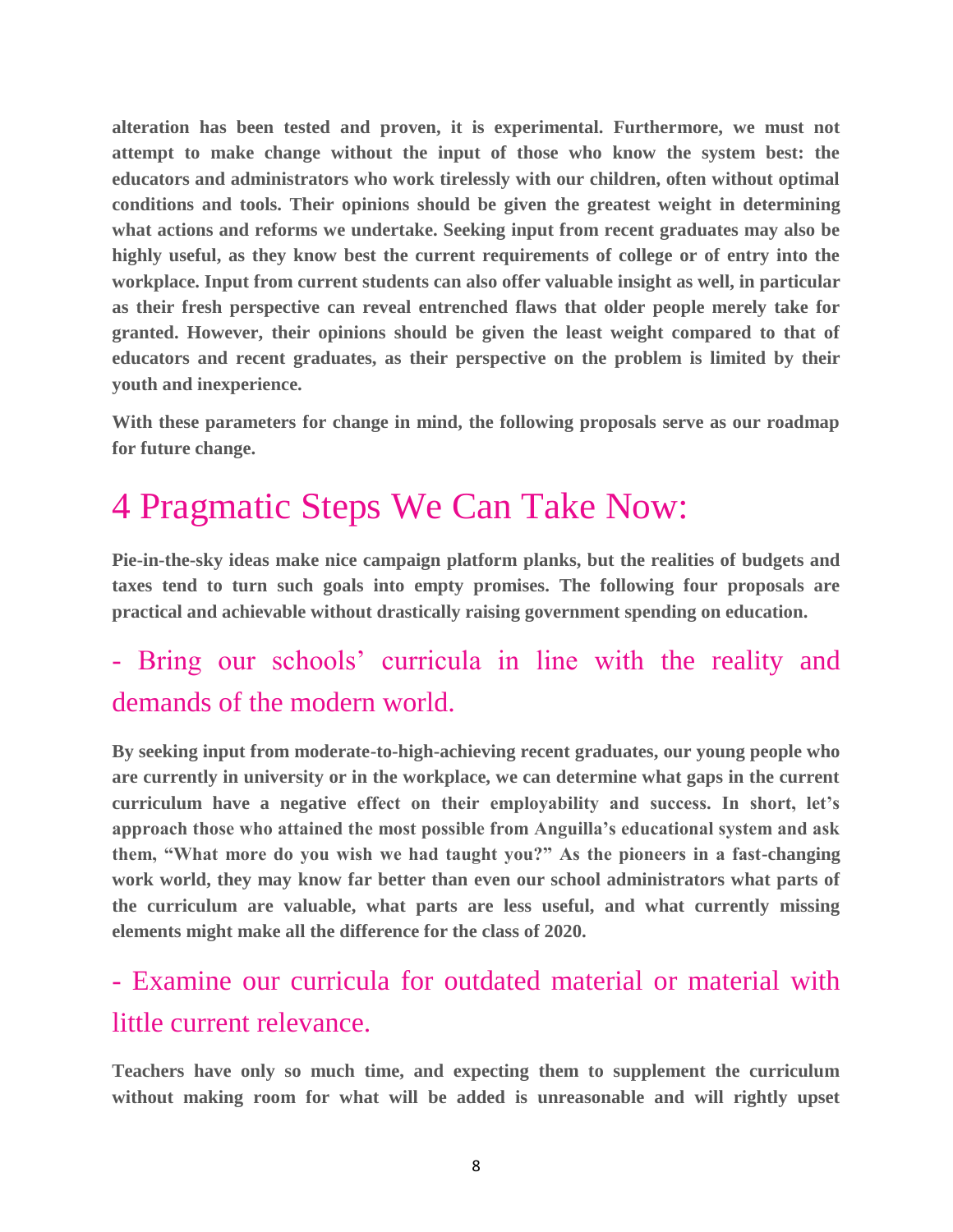**dedicated people who are just trying to do their best for students. We should look to administrators, teachers, and recent graduates from our schools to identify parts of the curriculum and the corresponding lessons and classes that can be safely "retired" in order to clear classroom time for new material.**

#### - Make business-level proficiency in written and spoken English a number one priority.

**Our young people must be able to compete in today's highly interconnected world in fields like marketing, tourism, website design and development, journalism, environmental science, e-commerce, logistics and more. To do so, they must be fully capable of professional communication in face-to-face interaction, in everyday business emails, and in reports written to specific professional requirements.** 

#### - Enhance educational funding without landing ourselves in a budget crisis.

**Money exists outside our government's normal revenue stream that could supplement key areas of our educational system, but it will take imagination and ingenuity to channel it toward Anguilla. In particular, grants are available for early-childhood education and for special-needs students that could not only bring greater success in those areas but could give us more budgetary flexibility to devote resources to areas for which little grant money is available, such as introducing our teens to IT-related skills like programming and coding.**

## 10 Ideal Goals That Deserve Budgetary Consideration:

**Effective government can provide true budget surpluses (not the kind of "phantom" surplus created by an ill-advised, job-killing levy). As good governance brings Anguilla to a state of prosperity in a rising world economy, we will see room in our budget to approach some of the following long-term goals. We must never forget the priority these deserve over other goals, for our children are truly our future.**

- Enhance pre-primary education to put children on an early track to success.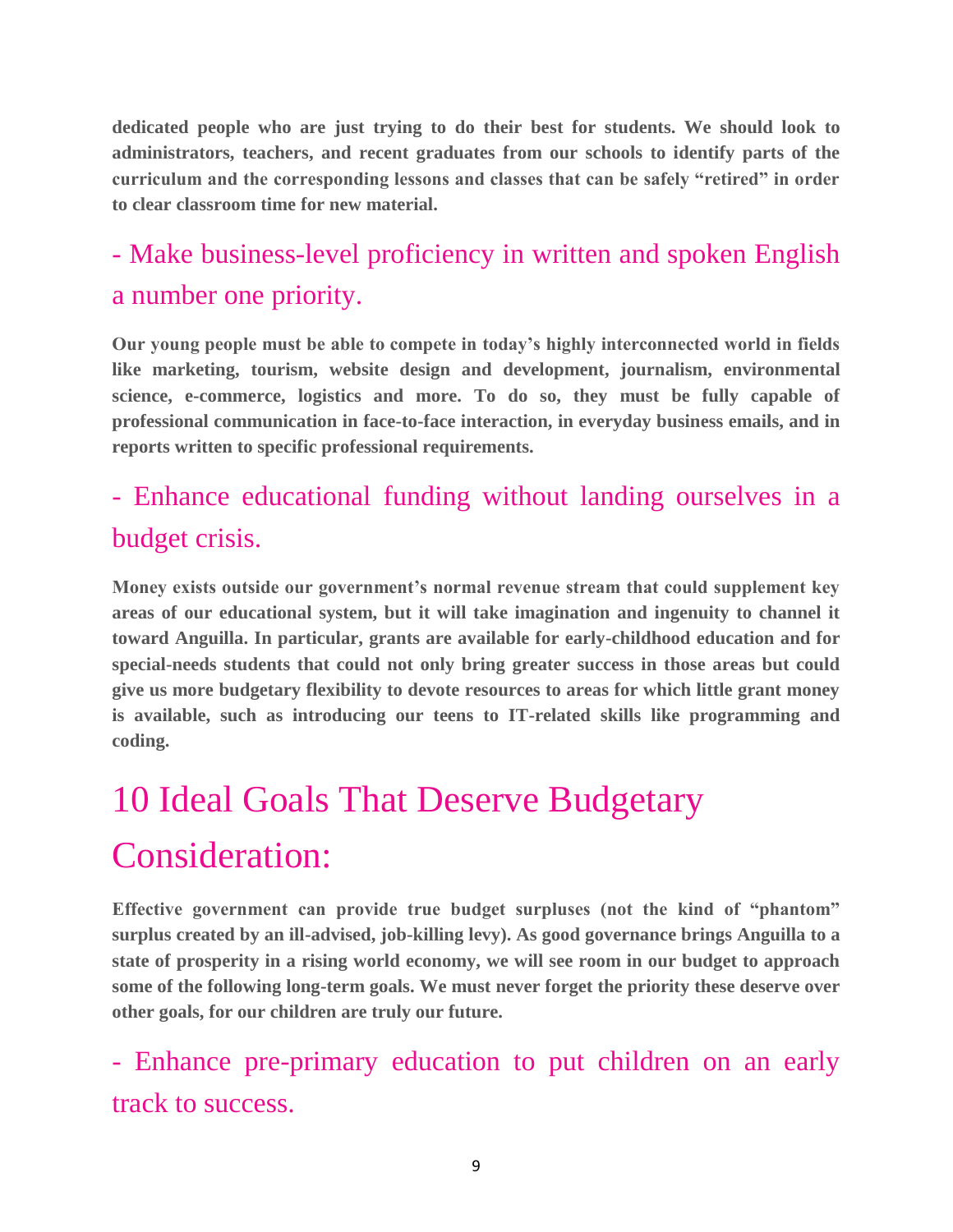- Encourage increased enrolment in tertiary education through loans and scholarships.

- Increase funding to provide special-needs students with the help they need to succeed.

- Upgrade the physical infrastructure of all of Anguilla's schools.

- Provide regular training to keep our teachers abreast of educational theory and practice.

- Establish an effective career-guidance program with links to on- and off-island business.

- Provide computers and internet access for the children of lowincome families.

- Enhance students' STEM (Science, Technology, Engineering, Math) training.

- Adopt a standardised testing system for evaluation of educational assessment.

- Integrate adult education and career training into the current educational system.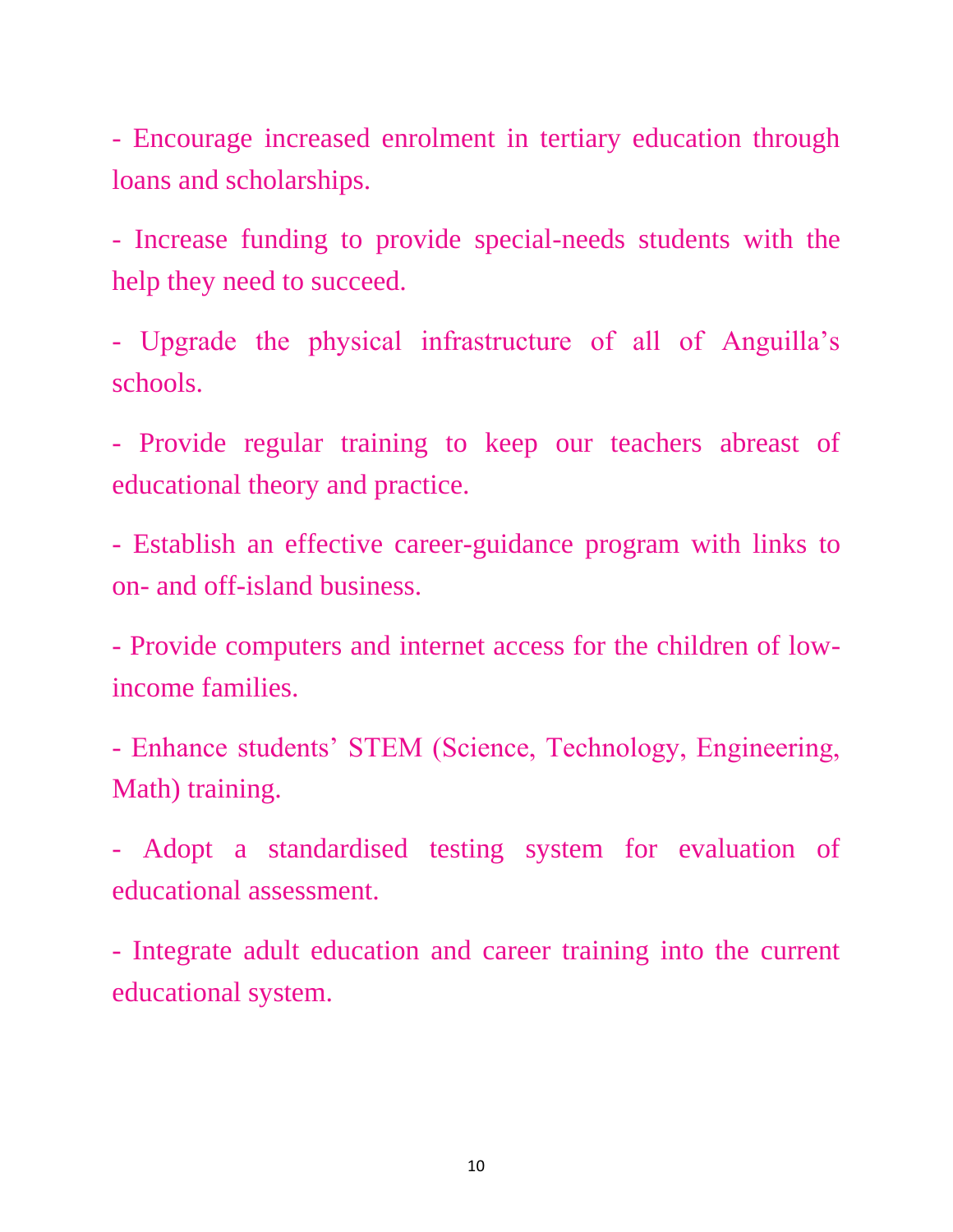## Why These Goals Are Necessary

**Education is the only guaranteed means of escaping the trap of poverty and it is the only avenue by which a nation can achieve genuine social equality. Education is the key to unlocking the immense potential that lies in each and every citizen of the country. In fact, development and education go hand in hand.**

**There is a need to recognise that the most valuable resource the nation possesses is its Human Resource. This fact makes clear the necessity of investment in developing the physical infrastructural capacity in terms of building and refurbishing schools as well as concentration on the educational framework in terms of strengthening aspects of the curriculum and optimising the overall efficiency of the education system.**

**Investment in education is an investment in young people, which in turn is an investment in the future strength, stability, and sustainable prosperity for Anguilla.**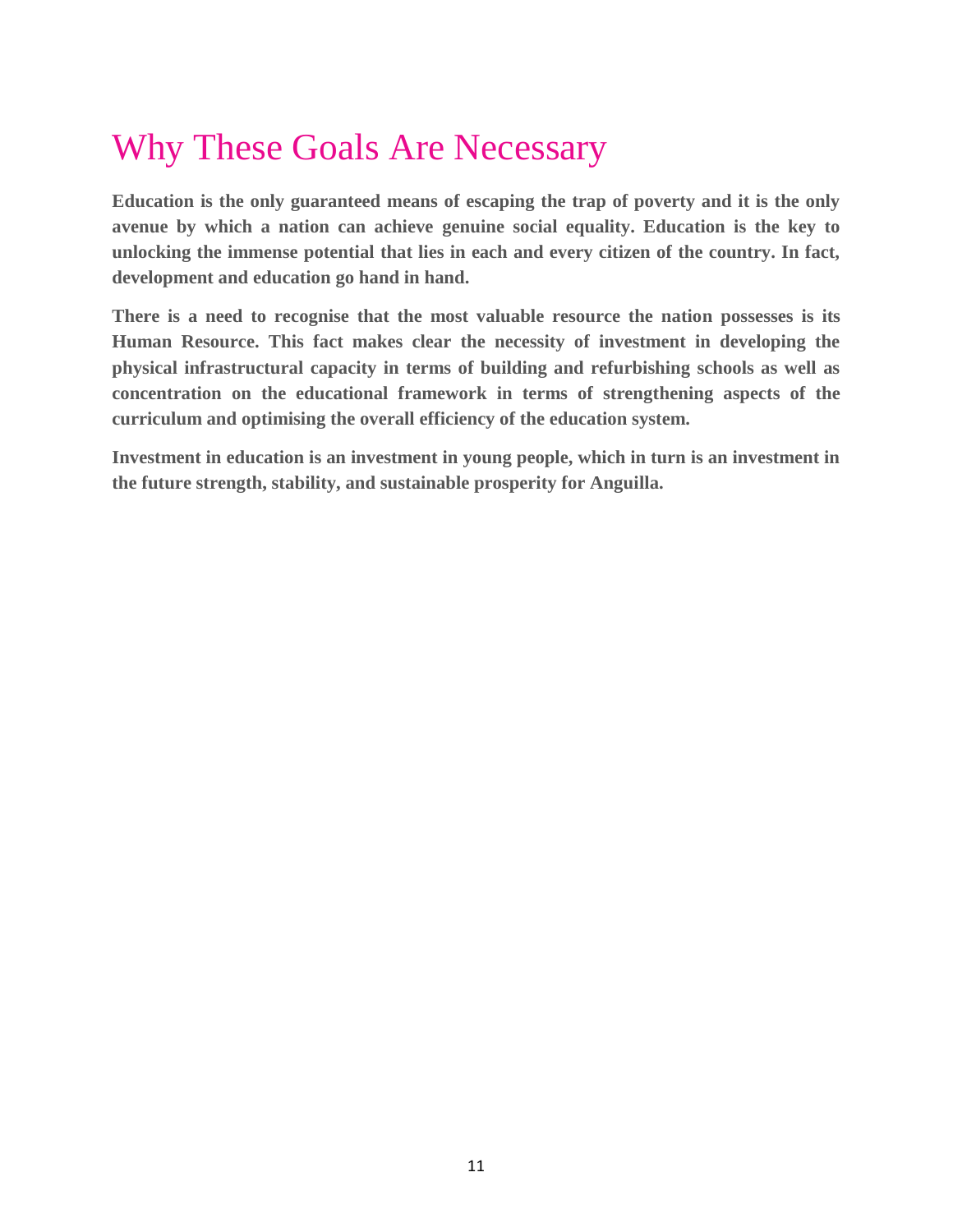## Healthcare: The Indication of a Society's Compassion

## A Comprehensive Approach to Better Healthcare for All Anguillians

**An age-old aphorism says that "the health of a nation is the wealth of nation". As societies today grow, and grow older, we are learning how true this is. Sadly, the converse is equally true: A people without access to quality medical treatment will struggle against the tide in trying to attain prosperity and stability. Our healthcare system in Anguilla is inextricably linked to every sector of life, and it is a mechanism for ensuring social stability and protecting our socioeconomic resources.**

**Being a country of limited geophysical resources, our greatest resource is our population itself: our Human Resource. Access to proper health care at an affordable cost is a fundamental right of every citizen, and this strategy statement will outline a path toward facilitating and ultimately guaranteeing this right.** 

**In April of 2014, a survey was conducted in District 1 exploring people's attitudes and perceptions regarding different challenges facing Anguillian society today. Seventy-seven percent of the participants viewed healthcare as one of most urgent socio-economic problems in Anguilla. In further analysis in the same survey, 78% of the participants stated that they believed the current Government could do a lot more when it came to improving the country's health and social services.** 

**Our government is charged with the responsibility of providing adequate health care to the entire population. This government, through the appropriate conduits, must be committed to promoting wellness, ensuring the provision of appropriate, accessible, equitable, and affordable health care. The same survey in April 2014 found that 45% of the participants did not have a positive estimation of their quality of life. An overwhelming majority of the participants (83%) agreed that there is a need for new health care policies for the people of Anguilla.**

**The operation and maintenance of a modern health system is costly and our people must be prepared to make a contribution to the provision of these services. We are all part of the same social fabric and we cannot achieve true development if we do not do so as a united entity. Those who can afford these services should make their contribution to ensuring that**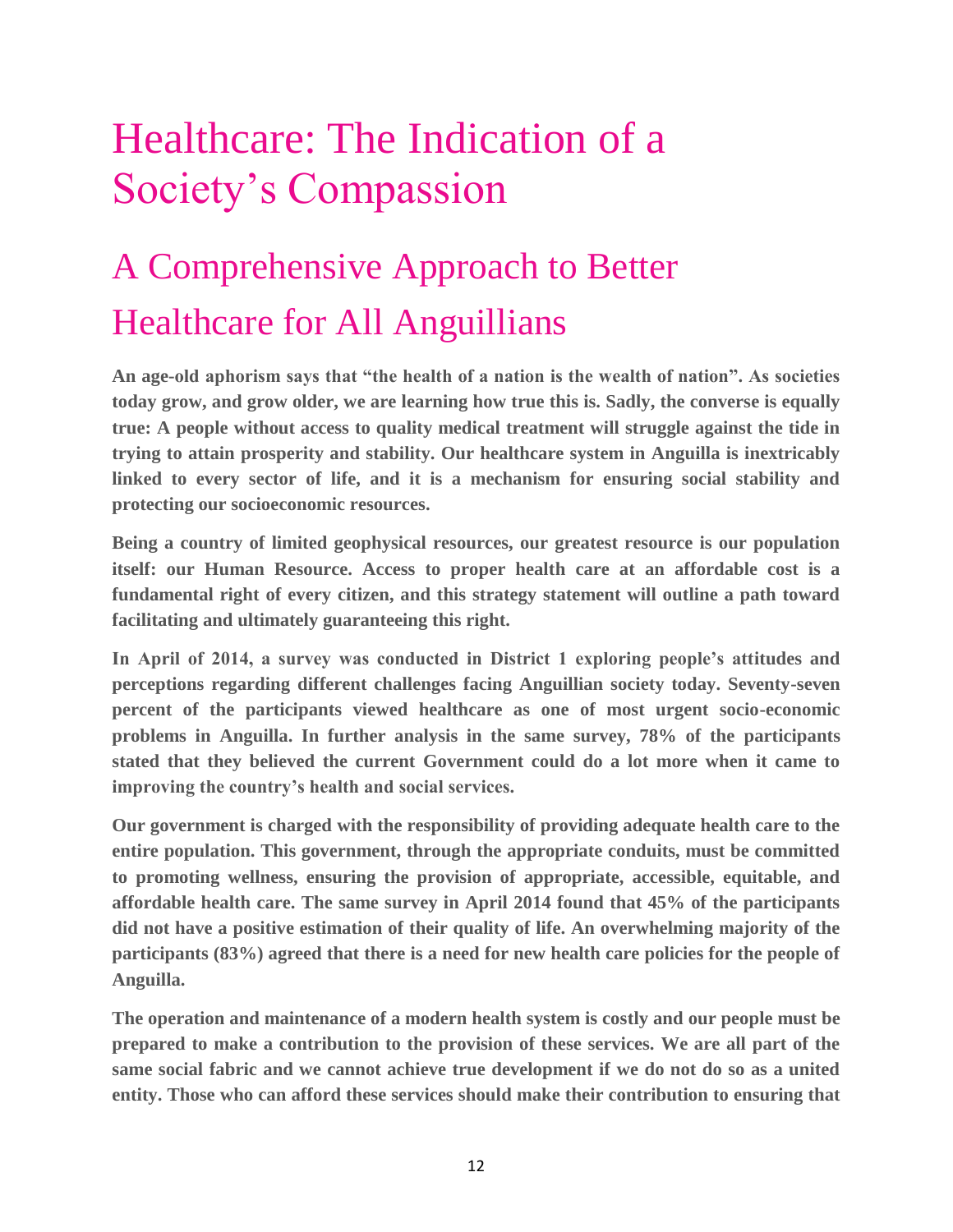**those who cannot afford to pay can still have access to the full range of services offered within our health system.**

**We must do our part. Besides improving the infrastructure of our health system, we will seek to introduce a number of new management and information systems and practices. The mechanism and the methodology are fundamentally linked.** 

## 3 Pragmatic Steps We Can Take Now:

**Healthcare is expensive. Even the wealthiest nations on the planet struggle with policy and budgetary challenges in this area of governance. Yet Anguilla has advantages as well as limitations. We have a culture that places great importance on sport and vitality. We have a growing interest on the island in the culinary arts, which is exposing our people to newer and healthier approaches to diet and nutrition. We have dedicated healthcare professionals who serve our communities with dedication despite the relative lack of resources, and we have a medical school that could prove an even greater asset to the island in the future. Here are four proposals that offer improvements we can achieve without a significant need for new revenue, but rather by reallocation, increased efficiency, and prevention-oriented, pro-active thinking instead of reactive thinking.**

#### - Establish a school-based health, diet, and wellness programme.

**We must better utilise the opportunity afforded by our schools to monitor, measure, and improve the health of our children. By bringing together representatives from Anguilla's healthcare system and representatives from our education system, we can find ways to better educate students on maintaining a healthy lifestyle while steering children who may need extra attention toward the appropriate medical specialist. Vaccinations and dental interventions are two areas where the school environment gives us an opportunity for early action, early action can mean a happier, healthier child as well as greatly reduced costs to families and to the government. Schools are also the appropriate place for instruction in proper diet and wellness practices, as well as awareness of the dangers of HIV, STDs, and substance abuse. The evaluation aspect of this proposal might be augmented by a partnership with the medical school to give their students real-life paediatric care experience. The lifestyle guidance aspect is best handled through coordination by the appropriate ministers.**

- Identify and predict trends in illness and disease act preventatively.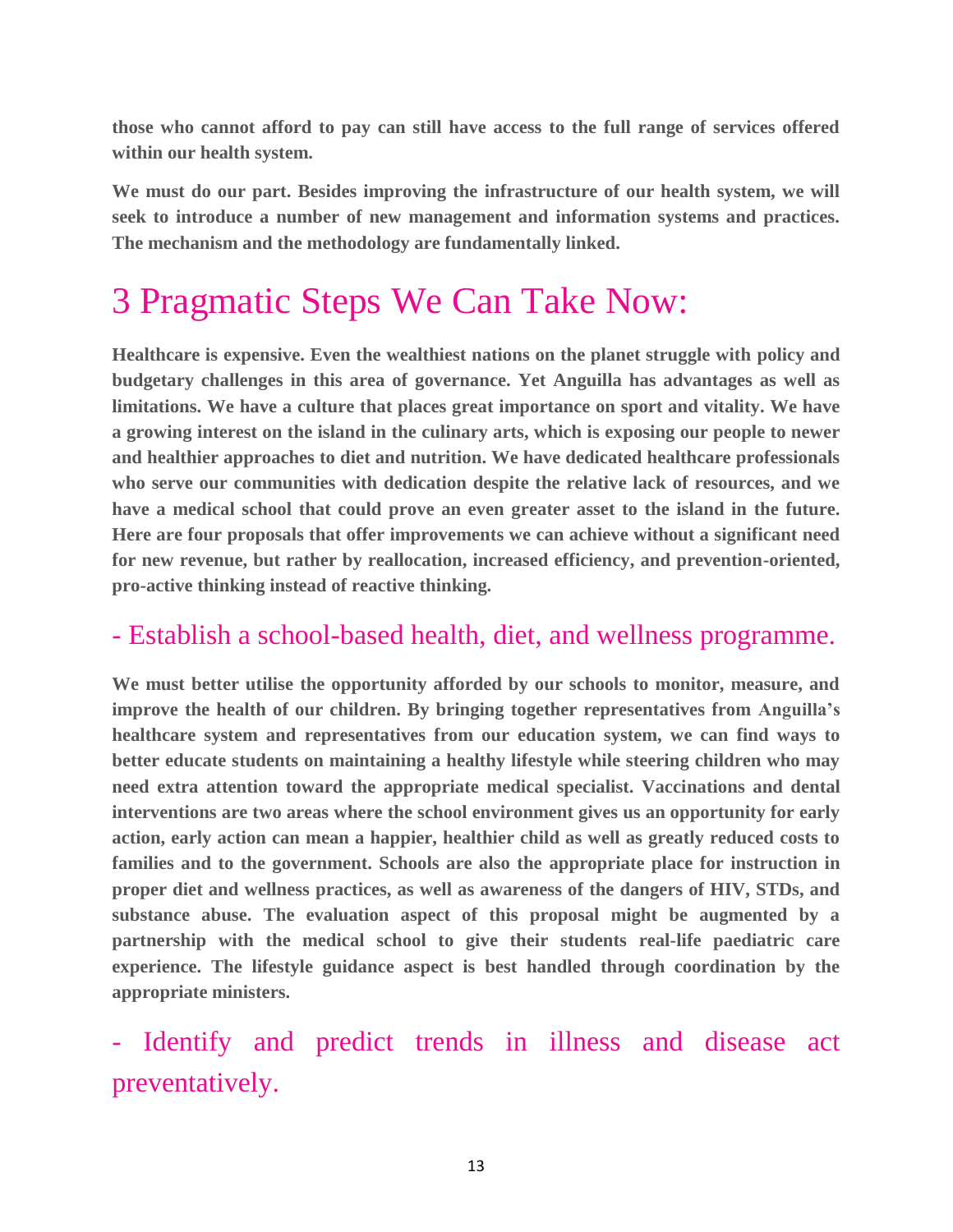**What happens elsewhere will likely happen in Anguilla, and there is no sense in waiting until it does to act. In particular, changes in lifestyle trends over the past few decades have seen a dramatic rise in obesity in many western nations. That epidemic of obesity, while once thought a suitable topic for humour, has now become a diabetes epidemic. And that is no laughing matter. Heading off problems such as this before they balloon out of control can mean the difference between tens-of-thousands and millions in costs. Likewise, some infectious diseases have identifiable vectors that we know all too well, yet prevention remains ineffective. Chikungunya is the best recent example of this, one that affected both lives and economies at island tourist destinations around the Caribbean. The recent measles outbreak in the U.S. is another example. Instances of infections by drug-resistant microbes at hospitals around the world are yet another. By paying attention to these bellwether events and developing pro-active approaches based on tested solutions, we may save lives and avoid potentially devastating future costs with relatively little expense in the present.**

#### - Take the first step toward a better-structured, island-wide healthcare system.

**Anguilla's healthcare system could be improved by greater coordination and resourcesharing among its various components. Redundancies and inefficiencies waste precious financial resources, money that could have been applied to tangible increases in quality of overall healthcare for all our people. A thorough analysis of the current state of Anguilla's healthcare system will reveal opportunities for increased efficiency that will in turn liberate revenue for neglected aspects of the system. In particular, advances in information technology and the increasing use of remote analysis and diagnosis may be avenues worth exploring. The Ministry of Health should undertake a comprehensive survey and issue a public report outlining results and recommendations.**

## 12 Ideal Goals That Deserve Budgetary Consideration:

**With a new government given the chance to boost Anguilla's economy, we plan to see future revenues opening doors to advances in the island's healthcare system that would have been unimaginable five years ago, and are regrettably barely imaginable still today. The following strategies would be our top priorities for new healthcare spending in coming years.**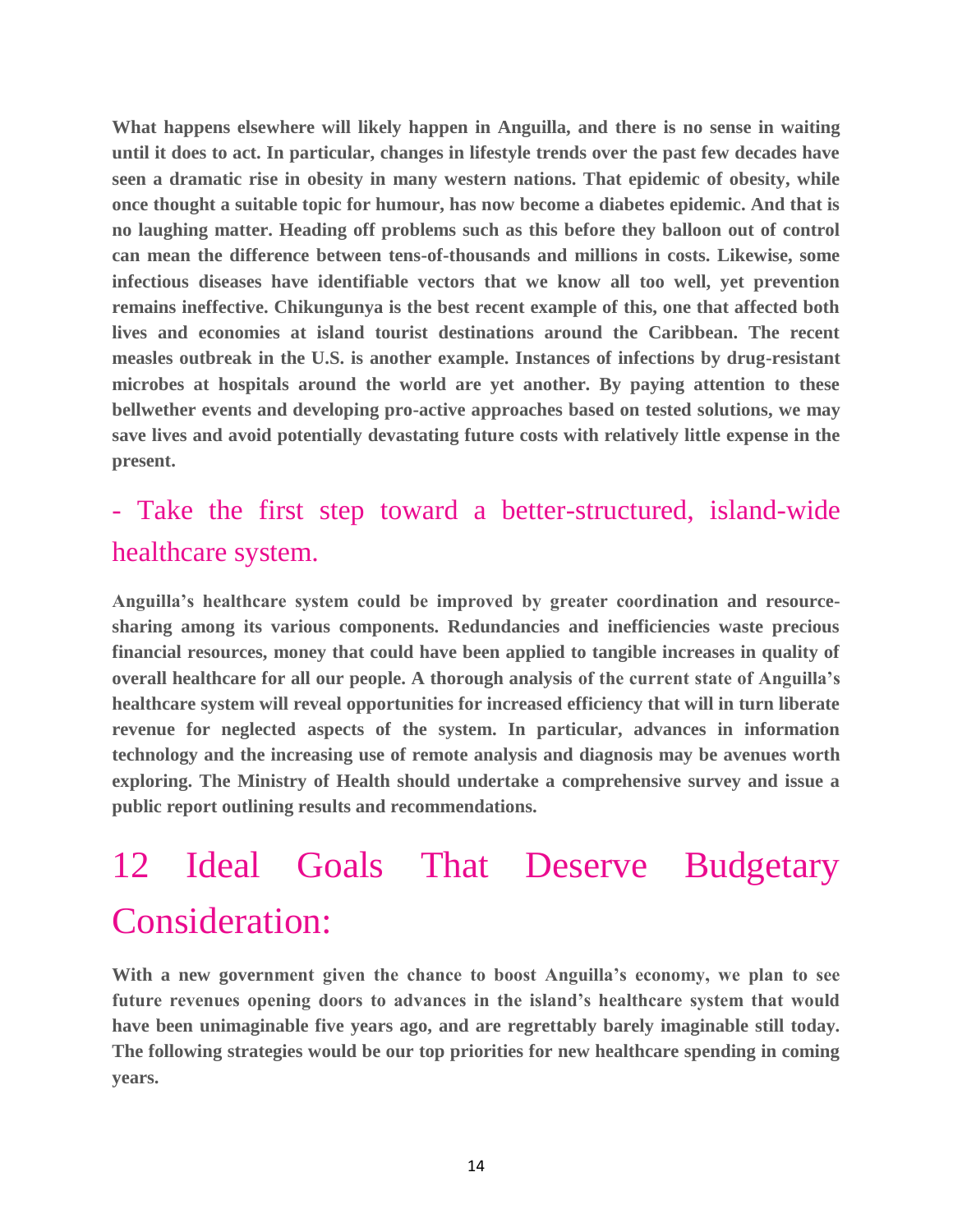- Expand the healthcare network by increasing the provision of community health services. The following should be the main areas of focus: 1) Infrastructure and Technology: the continued upgrade and repair of community health facilities; 2) Medical and Nursing Services including the organisation of communitybased services to ensure proper delivery of services; 3) Dental Services.

- Implement a comprehensive overhaul of the framework for the development and delivery of mental health programmes. This measure will include the prevention of mental health disorders such as substance abuse, the promotion of the need for mental health and integration of community based mental health services.

- Create an effective family health programme that will place emphasis on reproductive health, and child, adolescent and elderly health care.

- Improve human resource development in terms of monitoring the performance of current healthcare professionals and the training of health workers of all strata on a local, regional and international basis.

- Increase our ministry's focus on environmental health, especially in the areas of solid and water waste management,